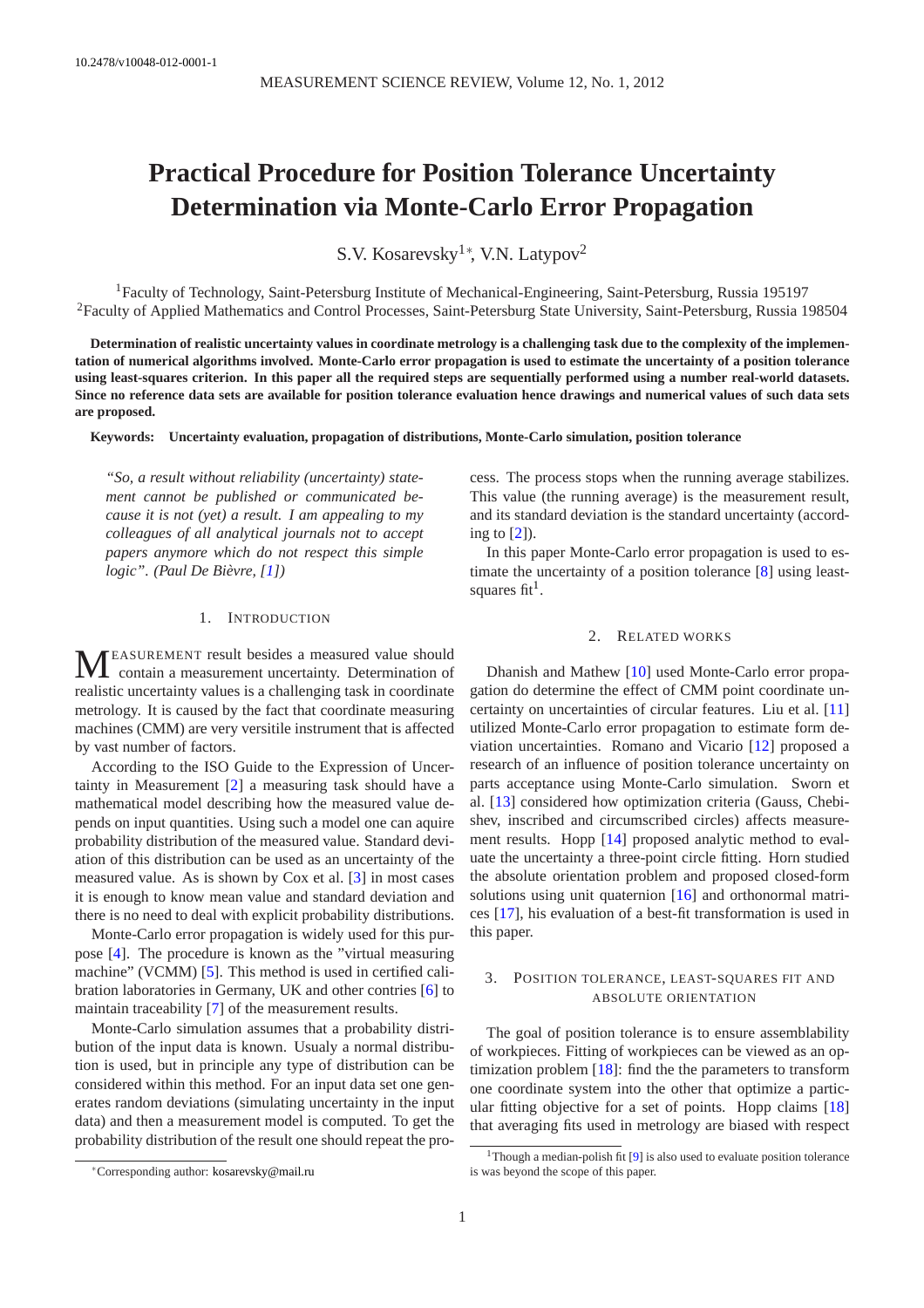to the extremal fit objectives suggested by tolerancing theory and the averaging fits will be different from extremal fits<sup>[2](#page-1-0)</sup>. In this paper we use the averaging least-squares fit because of its wide use in CMM software.

Position tolerance with a least-squares fit is a case of planar absolute orientation problem — finding the relationship between two planar coordinate systems of nominal and actual data respectively. Suppose we have a set of *N* nominal points in  $\mathbb{R}^2$  and a set of N measured points in  $\mathbb{R}^2$ . The absolute orientation problem is to determine an affine transformation (rigid motion [\[19\]](#page-5-15)) such that each measured point is moved near the corresponding nominal point minimizing the specified criterion by a numerical process, Gauss or Levenberg— Marquardt optimization or some other.

## 4. UNCERTAINTY EVALUATION

According to [\[2\]](#page-3-1) in most cases a measurand Y is not measured directly, but is determined from *N* other quantities  $X_1, X_2, \ldots X_N$  through a functional relationship:  $Y =$  $f(X_1, X_2, \ldots, X_N)$ .

The combined standard uncertainty of the function *f* can be evaluated as:

$$
u(Y) = \sqrt{\sum_{i=1}^{N} \left(\frac{\partial f}{\partial X_i}\right)^2 \cdot u^2(X_i)}.
$$

The function *f* corresponds to the measurement process and the method of the evaluation. Depending on how the standard uncertainty is evaluated, the input quantities  $X_1, X_2, \ldots X_N$  may be grouped into [\[2\]](#page-3-1):

- **Type A evaluation (of uncertainty)** method of evaluation of uncertainty by the statistical analysis of series of observations.
- **Type B evaluation (of uncertainty)** method of evaluation of uncertainty by means other than statistical analysis of series of observations (i.e. previous measurement data, manufacturer's specifications, handbooks).

Most of CMMs measure volumetric coordinates  $(x, y, z)$  of the probe center. It is possible [\[20\]](#page-5-16) to consider all CMMs errors as the uncertainties of  $(x, y, z)$ -coordinates' measurement.

The result of a position tolerance evaluation is a set of deviations for each feature. Every deviation has an uncertainty. Metrological vocabulary [\[7\]](#page-5-4) defines measurement uncertainty as a "parameter, associated with the result of measurement, that characterizes the dispersion of the values". The limits of the distribution for a specific confidence level are called expanded uncertainty [\[2\]](#page-3-1). To interpret the results presented in this paper let us assume that

• the deviations of points coordinates are in spherical coordinate system with polar radius  $r$  and polar angles  $\theta$ and  $\phi$ ;

- the radius deviation is random, independent, normally distributed with a mean value 0 and standard deviation σ;
- the polar angles are random, independent and uniformly distributed in  $[-\pi; +\pi]$ ;
- the standard deviation of modern CMM is  $\sigma$  < 10−<sup>4</sup> [\[14\]](#page-5-10).

Let  $r_i$ ,  $\theta_i$  and  $\phi_i$  be the deviations of the *i*<sup>th</sup> feature coordinates. As they are random variables the position tolerance deviations will also be random variables with standard deviations  $\sigma_{L_i}$ . Our goal is to find  $\sigma_{L_i}$  using the value of radius standard uncertainty  $\sigma$ .

The implementation of Monte-Carlo simulation resides on two probability theorems:

**Theorem 1** (Linearity of Expectation)**.** *[\[15,](#page-5-17) p. 8]: Let*  $Ex(R_1)$  *and*  $Ex(R_2)$  *be the expected values of random variables*  $R_1$  *and*  $R_2$ *. Then for every pair of*  $R_1$  *and*  $R_2$  *the expected value of their sum is:*

$$
Ex(R_1 + R_2) = Ex(R_1) + Ex(R_2).
$$

**Theorem 2** (Function Linearization)**.** *: Let n be the set of uncorrelated random variables*  $\{X_1, \ldots, X_n\}$  *with expectations*  $m_i$ *and dispersions*  $\sigma_i^2$ *. Let*  $Z = H(X_1, ..., X_n)$ *. Then expectation and dispersion of Z are approximately equal to:*

$$
m_Z \approx H(m_1, ..., m_n) + \frac{1}{2} \sum_{i=1}^n \frac{\partial^2 H}{\partial x_i^2} \sigma_i^2,
$$

$$
\sigma_Z^2 \approx \sum_{i=1}^n \left(\frac{\partial H}{\partial x_i}\right)^2 \sigma_i^2,
$$

*where all partial derivatives of H are evaluated at*  $(m_1, ..., m_n)$ .

Function  $H(X_1,...,X_n)$  is defined by the position tolerance fitting criteria. The position tolerance is about finding relationship between two coordinate systems using specific criterion. In this paper a minimization of the sum of the squares is used:

<span id="page-1-1"></span>
$$
L_{LSQ} = H(r_{a_1}, ..., r_{a_N}, r_{n_1}, ..., r_{n_N}) =
$$
  
= 
$$
\min_{\substack{\alpha \in [-\pi; +\pi] \\ t \in \mathbb{R}^2}} \sum_{i=1}^N (r_{n_i} - T(r_{a_i}; \alpha; t))^2,
$$
 (1)

where  $T(r_{a_i}; \alpha; t)$  – planar absolute orientation transformation;  $r_{a_i}$  – measured coordinates vector;  $r_{n_i}$  – nominal coordinates vector;  $\alpha$  – rotation angle;  $t$  – translation vector.

Planar absolute orientation transformation is evaluated using orthonormal matrix [\[17\]](#page-5-12):

$$
T(r_a; \alpha; t) = \begin{pmatrix} \cos \alpha & \sin \alpha \\ -\sin \alpha & \cos \alpha \end{pmatrix} r_a + t.
$$

<span id="page-1-0"></span><sup>&</sup>lt;sup>2</sup> Averaging fit is not in accordance with the definitions given in GD&T standards and does not ensure assemblability.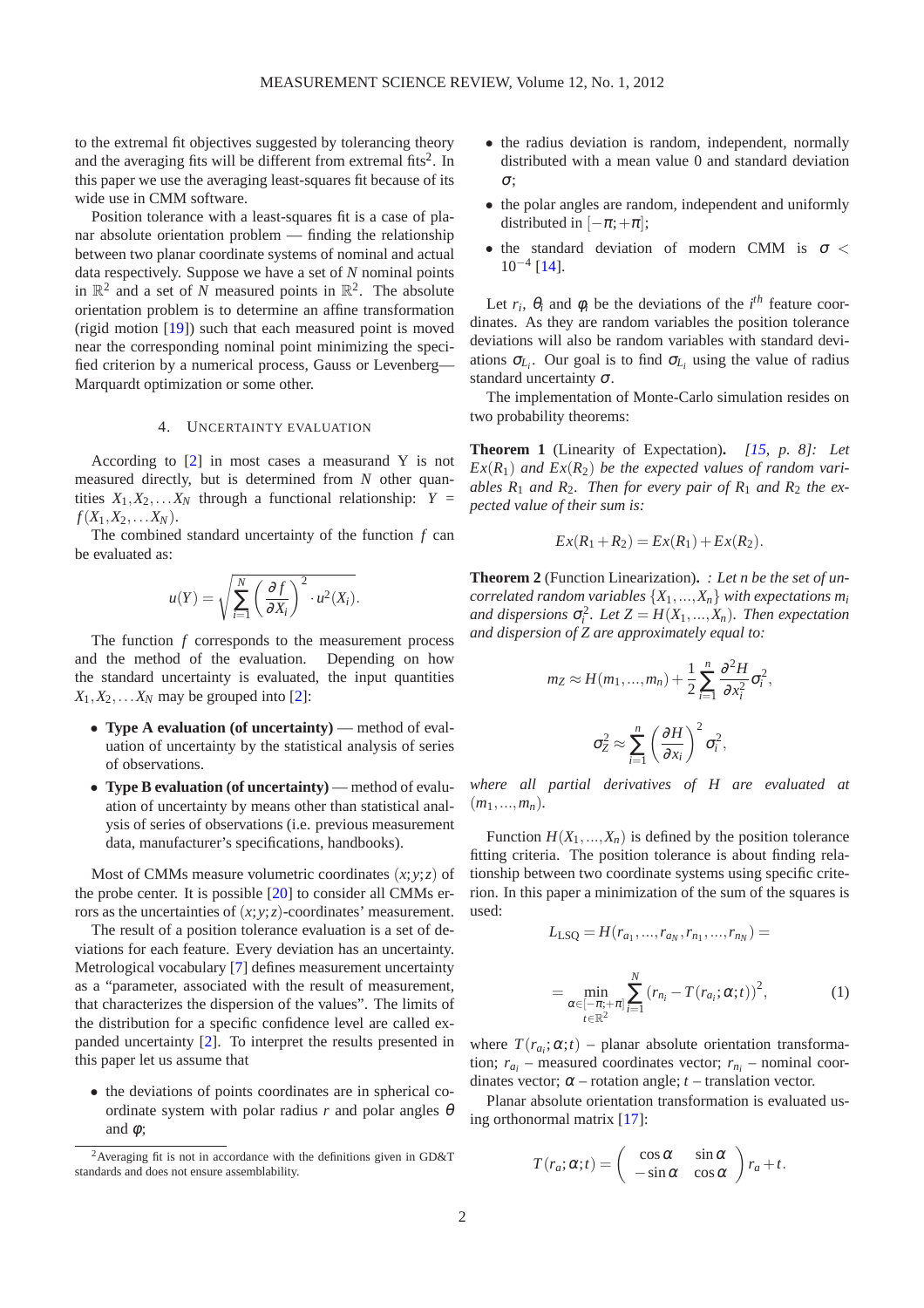|                | Point X, mm | Y, mm    |    | Point X, mm | Y, mm    |
|----------------|-------------|----------|----|-------------|----------|
| N <sub>0</sub> |             |          | No |             |          |
| $\mathbf{1}$   | 55.20       | 31.88    | 10 | 33.12       | $-57.38$ |
| 2              | 33.12       | 57.38    | 11 | 55.20       | $-31.88$ |
| 3              | 0.0         | 63.75    | 12 | 33.12       | 57.38    |
| 4              | $-33.12$    | 57.38    | 13 | 66.24       | 0.0      |
| 5              | $-55.20$    | 31.88    | 14 | 33.12       | 6.38     |
| 6              | $-66.24$    | 0.0      | 15 | 11.04       | 31.88    |
| 7              | $-55.20$    | $-31.88$ | 16 | $-22.08$    | 25.50    |
| 8              | $-33.12$    | $-57.38$ | 17 | $-33.12$    | $-6.38$  |
| 9              | 0.0         | $-63.75$ | 18 | $-11.04$    | $-31.88$ |
|                |             |          | 19 | 22.08       | $-25.50$ |

<span id="page-2-1"></span>Table 1: Coordinates for the symmetric pattern

As shown by Horn  $[16]$  minimization of the equation  $(1)$ can be substituted by the minimization of

$$
L_{\text{LSQ}} = \min_{\alpha \in [-\pi; +\pi]} \sum_{i=1}^{N} (r'_{n_i} - T(r'_{a_i}; \alpha; 0))^2, \tag{2}
$$

in the coordinate system where centroids of nominal and measured datasets are equal. A closed-form solution proposed by Horn et al. [\[17\]](#page-5-12) was not used in this paper since most of CMM software implementations rely on a generic minimization process rather than on ad hoc methods.

Jacobian for Levenberg—Marquardt [\[21\]](#page-5-18) minimization of [\(2\)](#page-2-0) was computed using finite differences:

$$
J_F = \left( \begin{array}{c} D(\alpha + \varepsilon) - D(\alpha) \\ \varepsilon \end{array} \right),
$$

where  $D(\alpha) = |r'_{n_i} - T(r'_{a_i}; \alpha; 0)|$  and  $\varepsilon$  was chosen to be 10−<sup>11</sup> which provided numerical stability of the results.

#### 5. IMPLEMENTATION DETAILS

Minimization of the sum of the squares was done using Levenberg—Marquardt algorithm implementation from AL-GLIB [\[24\]](#page-5-19) optimization library (based on Minpack [\[25\]](#page-6-0)).

To evaluate a position tolerance deviations one needs nominal points coordinates and measured points coordinates, usualy from a CMM. CMM uncertainty is composed by many factors that can be put in several major groups [\[10\]](#page-5-6): influence of CMM hardware, workpiece form deviation, distribution of the measured points, evaluation algorithm and its implementation. To generate uniformly distributed values of  $\theta_i$  and  $\phi_i$  a linear congruential generator [\[22\]](#page-5-20) is used. To generate normally distributed values of *r<sup>i</sup>* Law—Kelton polar transform [\[23\]](#page-5-21) was applied as proposed by Dhanish and Mathew [\[10\]](#page-5-6) in their study.

The number of Monte-Carlo trials for every simulated experiment was chosen according to [\[4,](#page-5-1) Sub Clause 7.2.1] and with confidence level 0.95 equals  $M = 10^6$  trials.

<span id="page-2-2"></span>Table 2: Coordinates for the asymmetric long pattern

| Point No                    | $X$ , mm | Y, mm     |
|-----------------------------|----------|-----------|
|                             | 0.0      | 0.0       |
| $\mathcal{D}_{\mathcal{L}}$ | 584.4    | $-834.6$  |
| 3                           | 584.4    | $-1911.6$ |
|                             | 0.0      | $-2746.2$ |

Let  $L_i$  be the result of  $i^{th}$  Monte-Carlo trial of equation [\(1\)](#page-1-1); then according to [\[4,](#page-5-1) Sub Clause 7.6], the mean value:

$$
\tilde{L} = \frac{1}{M} \sum_{i=1}^{M} L_i
$$
\n(3)

<span id="page-2-0"></span>is used as the measurement result, and the value:

$$
u^{2}(\tilde{L}) = \frac{1}{M-1} \sum_{i=1}^{M} (L_{i} - \tilde{L})^{2}
$$
 (4)

as the standard uncertainty  $u(\tilde{L})$  of this result.

The extended uncertainty was calculated using 2.5% and 97.5% percentiles for a confidence level of 0.95. The difference of the percentiles is used as the width of the uncertainty inverval.

The standard uncertainties of the input data are  $(U_{in}, \mu m)$ : 1.7;  $1.7 + \frac{L}{350}$ ;  $1.7 + \frac{L}{200}$ ;  $2.4$ ;  $2.4 + \frac{L}{350}$ ;  $2.4 + \frac{L}{200}$ ; where *L* is the distance from the origin to the corrent bore in the pattern, *mm*.

Simulation software was written in Free Pascal. Simulation is performed on an Intel Core i7 2.6 GHz machine. The runtime for each value of input uncertainty with  $10^6$  trials is within 3 minutes.

# 6. EVALUATED DATA SETS

Since no reference data sets are available for position tolerance evaluation hence drawings and numerical values of such data sets are proposed.

Simulation was made using three different data sets, where point coordinates correspond to centers of bores in a workpiece:

- 1. Symmetric pattern (Star) coordinates of 19 symmetricaly arranged bores (table [1\)](#page-2-1).
- 2. Asymmetric long pattern coordinates of 4 assymetricaly arranged bores on long distance (table [2\)](#page-2-2).
- 3. Asymmetric short pattern (rectangular) coordinates of 6 bores in rectangualar grid (table [3\)](#page-3-2).

The proposed bores configurations cover different types of workpieces typically involved in position tolerance evaluation.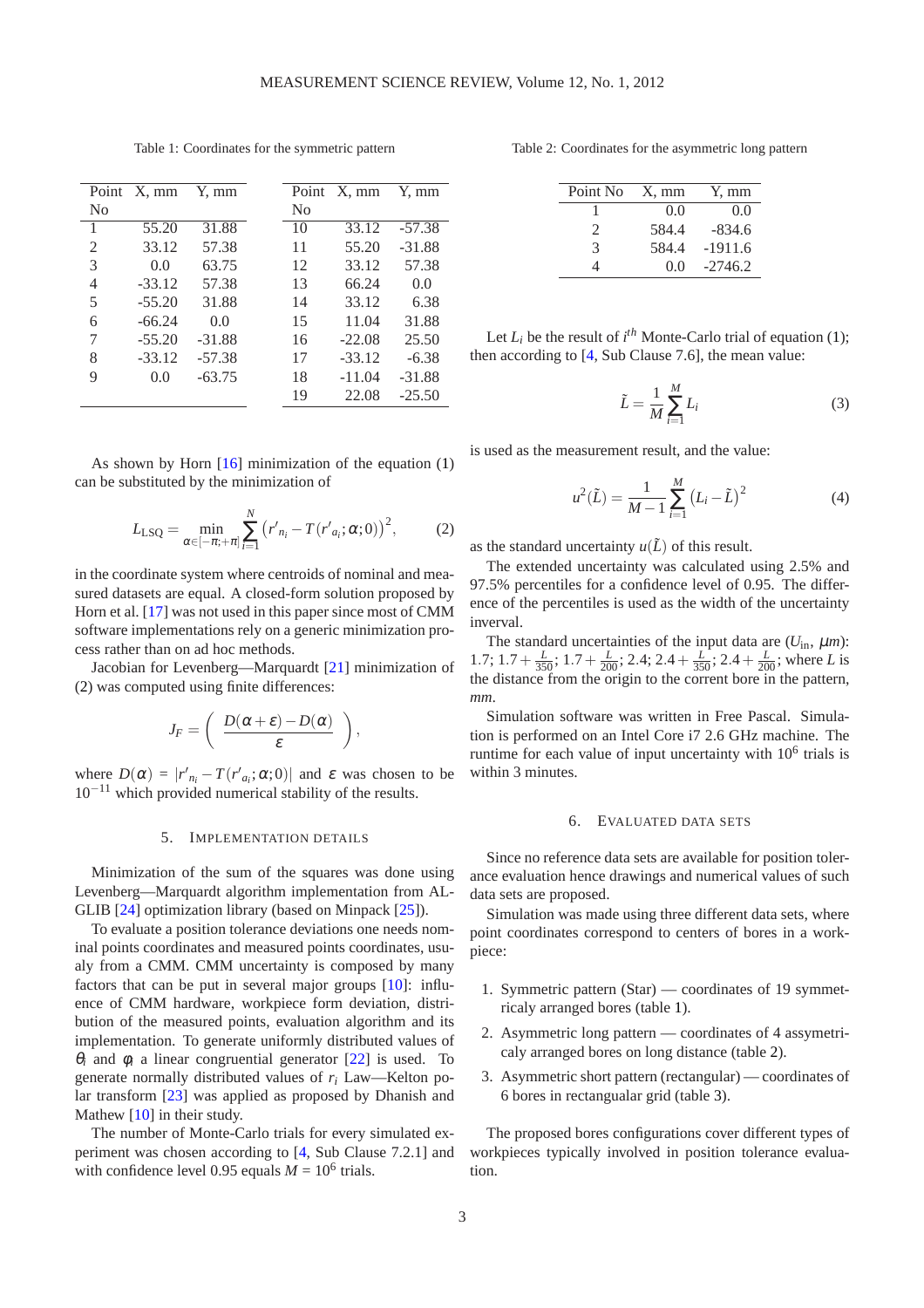<span id="page-3-2"></span>Table 3: Coordinates for the rectangular pattern

| Point No       | $X, \, \text{mm}$ | Y, mm |
|----------------|-------------------|-------|
|                | $-10.0$           | 25.0  |
| $\mathfrak{D}$ | $-50.0$           | 25.0  |
| $\mathcal{R}$  | $-10.0$           | 65.0  |
| 4              | $-50.0$           | 65.0  |
| $\overline{5}$ | $-10.0$           | 105.0 |
| 6              | $-50.0$           | 105.0 |



Fig. 1: Drawing of the symmetric pattern



Fig. 2: Drawing of the asymmetric long pattern





<span id="page-3-3"></span>

Fig. 4: Function *U*95(*Uin*.*avg*) for different patterns.

## 7. RESULTS

The histogram of series of Monte-Carlo trials is a plot of the measured position tolerance deviation versus the number of measurements at that deviation. The histogram can be used to model the probability distribution of the measurements. In the evaluated model, if the number of trials is increased, then the histogram begins to take on some definite shape. As the number of trials approaches infinity, the histogram distribution approaches some definite, continuous curve, called the limiting distribution [\[26\]](#page-6-1). Different types of models result in different limiting distributions.

Histograms of position tolerance deviations for each data set are presented in figures [5](#page-4-0)[—7.](#page-4-1)

The dependancy  $U_{95}(U_{in.avg})$  for different patterns is presented in figure [4.](#page-3-3) Horizontal axis corresponds to average input uncertainty, vertical axis — simulated width of uncertainty interval.

Final results of Monte-Carlo simulation for different values of input uncertainty are in table [4.](#page-5-22)

#### 8. CONCLUSION

Using the wide spread theoretical position tolerance model and based on Gaussian distribution the input CMM uncertainties are propagated to the position tolerance uncertainty. The dependencies constructed show that uncertainty transformation is linear and significant uncertainty values arise for long workpieces of several meters length.

### 9. ACKNOWLEDGEMENTS

This work was carried out with the support of the St. Petersburg Government Grant No. 3.4/15-04/001.

#### **REFERENCES**

- <span id="page-3-0"></span>[1] De Bièvre, P., (1997). Measurement results without statements of reliability (uncertainty) should not be taken seriously. *Accreditation and Quality Assurance* 2 (6), p. 269.
- <span id="page-3-1"></span>[2] ISO GUM (1995). *Guide to the expression of uncertainty in measurement*, BIPM, IEC, IFCC, ISO, IUPAC and OIML, ISBN 92-67-10188-9, Second Edition.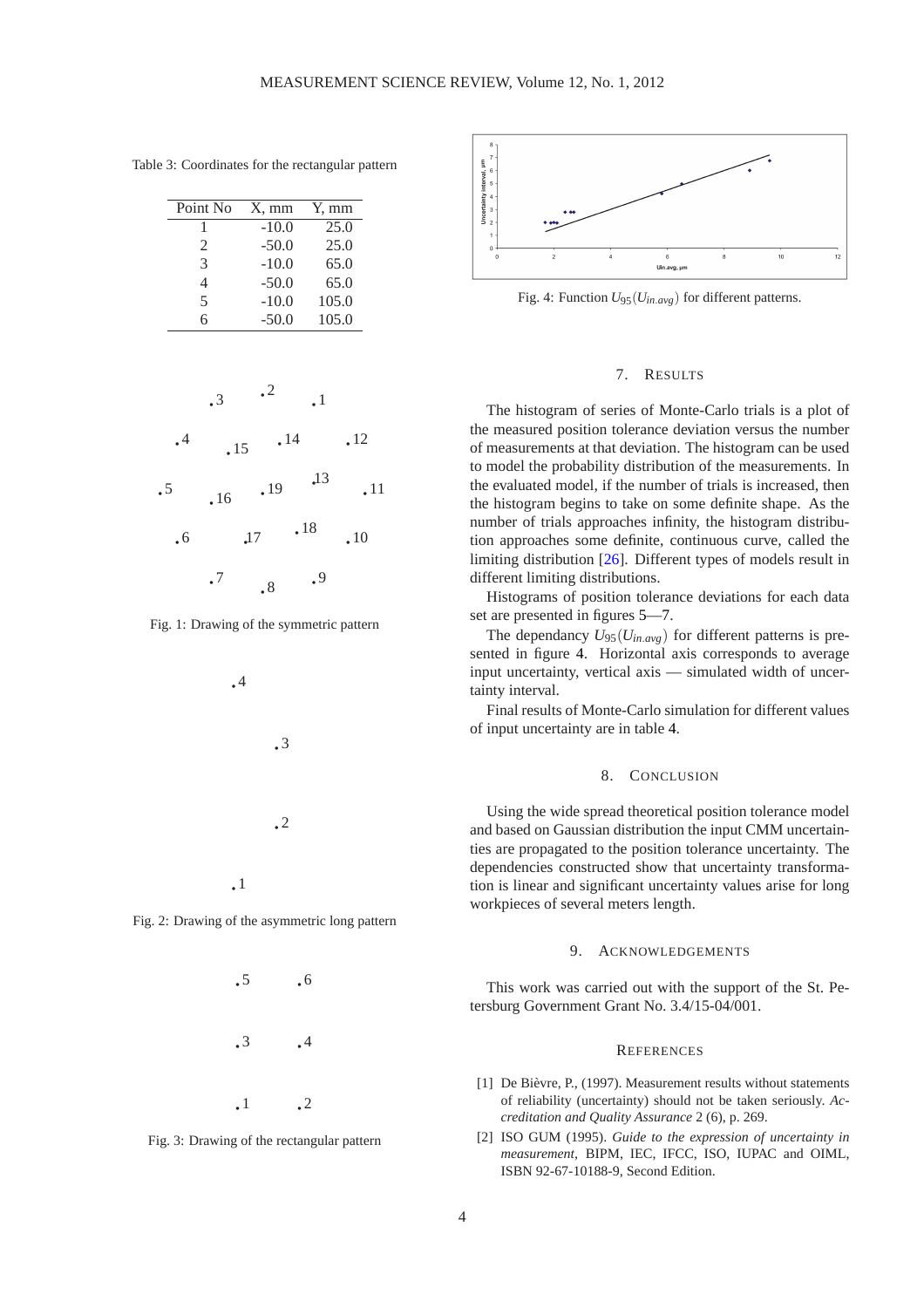<span id="page-4-0"></span>

Fig. 5: Asymmetric long pattern, (a)  $U_{in} = 1.7 \ \mu m$ , (b)  $U_{in} = 1.7 + \frac{L}{350} \mu m$ .



Fig. 6: Rectangular pattern, (a)  $U_{in} = 1.7 \ \mu m$ , (b)  $U_{in} = 1.7 + \frac{L}{350} \ \mu m$ .

<span id="page-4-1"></span>

Fig. 7: Symmetric pattern, (a)  $U_{in} = 1.7 \ \mu m$ , (b)  $U_{in} = 1.7 + \frac{L}{350} \mu m$ .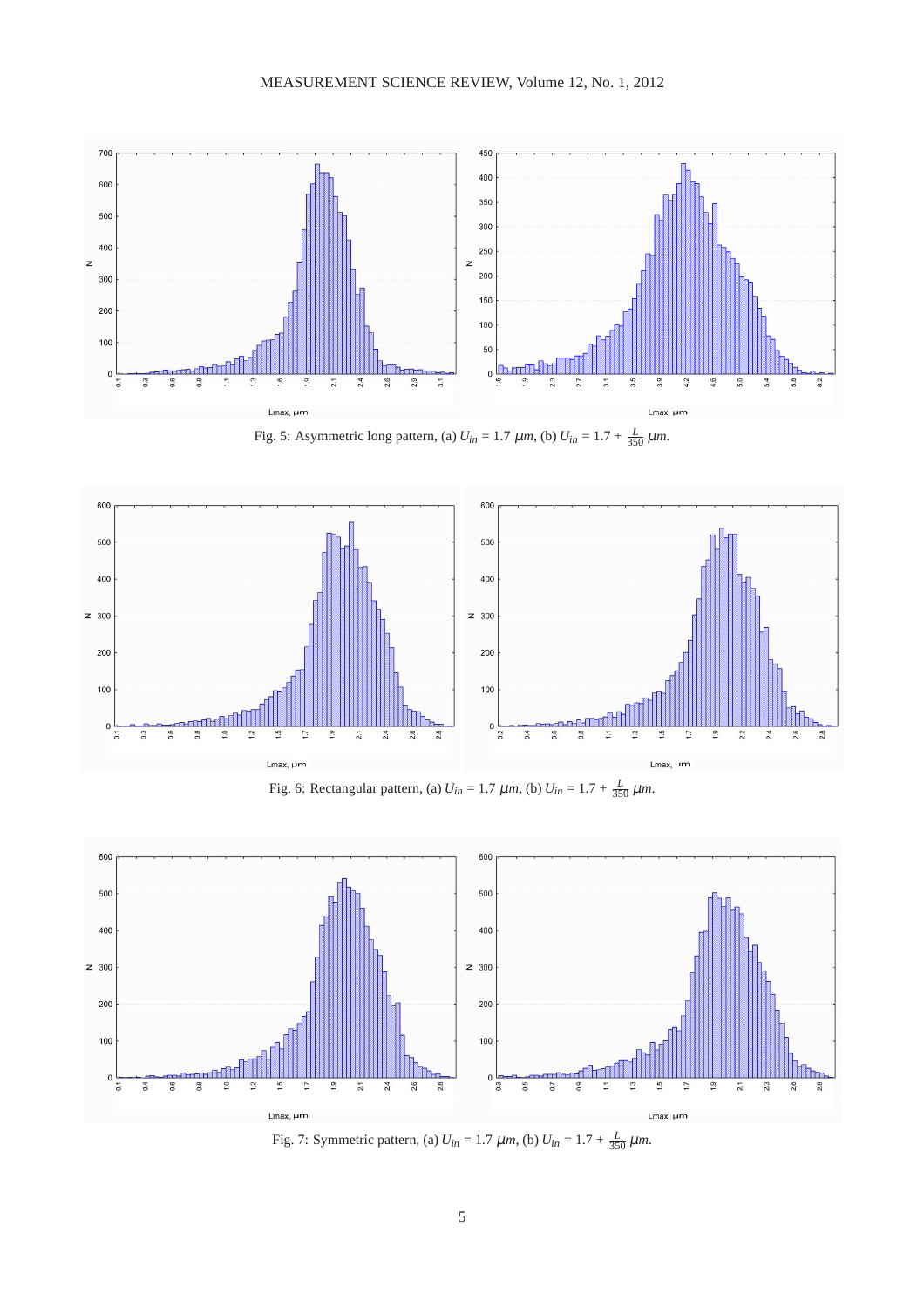<span id="page-5-22"></span>

| $U_{in}$ , $\mu$ m       | $U_{in. avg},$ | Mean, $\mu$ <i>m</i> | Std.deviation, | <b>Skewness</b> | Kurtosis | Mode,          | Uncertainty            |  |
|--------------------------|----------------|----------------------|----------------|-----------------|----------|----------------|------------------------|--|
|                          | $\mu$ m        |                      | $\mu$ <i>m</i> |                 |          | $\mu$ <i>m</i> | interval<br>$U_{95}$ , |  |
|                          |                |                      |                |                 |          |                | $\mu$ <i>m</i>         |  |
| Symmetric pattern        |                |                      |                |                 |          |                |                        |  |
| 1.7                      | 1.7            | 1.98                 | 0.35           | $-1.05$         | 2.26     | 2.00           | 1.80                   |  |
|                          | 1.9            | 1.97                 | 0.36           | $-1.11$         | 2.32     | 2.11           | 1.47                   |  |
| $2.4 +$                  | 2.6            | 2.77                 | 0.48           | $-1.27$         | 2.52     | 2.87           | 1.95                   |  |
| Rectangular pattern      |                |                      |                |                 |          |                |                        |  |
| 1.7                      | 1.7            | 1.97                 | 0.35           | $-1.09$         | 2.43     | 1.93           | 1.45                   |  |
| 1.7<br>$rac{L}{350}$     | 1.9            | 1.97                 | 0.35           | $-1.01$         | 2.02     | 2.01           | 1.45                   |  |
| $2.4 +$<br>$rac{L}{350}$ | 2.6            | 2.76                 | 0.49           | $-1.28$         | 2.57     | 2.87           | 1.98                   |  |
| Assymetric long pattern  |                |                      |                |                 |          |                |                        |  |
| 1.7                      | 1.7            | 1.97                 | 0.35           | $-0.99$         | 3.03     | 2.00           | 1.48                   |  |
|                          | 5.8            | 4.22                 | 0.75           | $-0.61$         | 0.78     | 4.29           | 3.10                   |  |
| $2.4 +$                  | 6.5            | 4.99                 | 0.89           | $-0.75$         | 1.33     | 4.95           | 3.69                   |  |

Table 4: Simulation results

- <span id="page-5-0"></span>[3] Cox, M.G., Harris, P.M., Siebert B.R.-L. (2003). Evaluation of measurement uncertainty based on the propagation of distributions using Monte Carlo simulation. *Measurement Techniques* 46 (9), 824–833.
- <span id="page-5-1"></span>[4] JCGM 101:2008, (2008). *Evaluation of measurement data — Guide to the expression of uncertainty in measurement. Propagation of distributions using Monte Carlo method*, Joint Committee for Guides in Metrology, First edition.
- <span id="page-5-2"></span>[5] Trapet, E., Wäldele, F. (1996). *The virtual CMM concept. Advanced mathematical tools in metrology*, World Scientific Publ. Comp., 238–247.
- <span id="page-5-3"></span>[6] Trapet, E., Franke, M., Härtig, F., Schwenke, H., Wäldele, F., Cox, M., Forbes, A., Delbressine, F., Schellekens, P., Trenk, M., Meyer, H., Moritz, G., Guth, Th., Wanner, N. (1999). Traceability of coordinate measurements according to the method of the virtual measuring machine. *Final Project Report MAT1-CT94-0076, PTB-report F-35, Part 1 and 2*, ISBN 3-89701-330-4.
- <span id="page-5-4"></span>[7] JCGM 200:2008, (2008). *International vocabulary of metrology — Basic and general concepts and associated terms VIM*, Joint Committee for Guides in Metrology, Third edition.
- <span id="page-5-5"></span>[8] ISO 1101:2004, (2004). *Geometrical product specifications (GPS) – Geometrical tolerancing – Tolerances of form, orientation, location and run-out*, International Organization for Standardization, Second edition.
- <span id="page-5-14"></span>[9] Feng, S.C., Hopp, T.H. (1991). A review of current geometric tolerancing theories and inspection data analysis algorithms. *NISTIR 4509*, National Institute of Standards and Technology.
- <span id="page-5-6"></span>[10] Dhanish, P.B., Mathew, J. (2006). Effect of CMM point coordinate uncertainty on uncertainties in determination of circular features. *Measurement*, 39, 522–531.
- <span id="page-5-7"></span>[11] Liu, Q., Chuck Zhang, C., Ben Wang, H.P. (2001). On the effects of CMM measurement error on form tolerance estimation, *Measurement*, 30 (1), 33–47.
- <span id="page-5-8"></span>[12] Romano, D., Vicario, G. (2002) Inspecting geometric tolerances: Uncertainty analysis in position tolerances control on Coordinate Measuring Machines. *Statistical Methods and Ap-*

*plications*, 11 (1), 83–94.

- <span id="page-5-9"></span>[13] Swornowski, P., Rucki, M. (2003). The error occuring in the CMM fitting method. *Measurement Science Review*, 3 (3), 135–138.
- <span id="page-5-10"></span>[14] Hopp, T.H. (1994). The sensitivity of three-point circle fitting. *NIST report NISTIR 5501*.
- <span id="page-5-17"></span>[15] Leighton, T., Rubinfeld, R. (2006). *Mathematics for computer science*. Lecture Notes, 6.042/18.062J.
- <span id="page-5-11"></span>[16] Horn, B.K.P. (1987). Closed-form solution of absolute orientation using unit quaternion. *Journal of the Optical Society Of America A: Optics, Image Science and Vision*, 4 (4), 629–642.
- <span id="page-5-12"></span>[17] Horn, B.K.P., Hilden, H.M., Negahdaripour, S. (1988). Closedform solution of absolute orientation using orthonormal matrices. *Journal of the Optical Society Of America A: Optics, Image Science, and Vision*, 5 (7), 1127–1135.
- <span id="page-5-13"></span>[18] Hopp, T.H. (1993). Computational metrology. *ASME Manufacturing Review*, National Institute of Standards and Technology.
- <span id="page-5-15"></span>[19] Goodrich, M.T., Mitchell J.S.B., Orletsky M.W. (1994). *Practical methods for approximate geometric pattern matching under rigid motions*. Proceedings of the tenth annual symposium on computational geometry SCG '94.
- <span id="page-5-16"></span>[20] Phillips, S.D. (1991). Performance evaluations. In Bosch, J. (Ed.) *Coordinated measuring machines and systems*, Marcel Deker Inc, New York, 137–225.
- <span id="page-5-18"></span>[21] Moré, J.J. (1977). The Levenberg-Marquardt algorithm: Implementation and theory. In Watson, G.A. (Ed.) *Numerical analysis*, Lecture Notes in Mathematics, Springer Verlag, 105–116.
- <span id="page-5-20"></span>[22] Knuth, D.E. (1997). *The art of computer programming*, Volume 2: Seminumerical Algorithms, Reading, Massachusetts: Addison-Wesley, Third edition, xiv+762pp., ISBN 0-201- 89684-2.
- <span id="page-5-21"></span>[23] Law, A.M., Kelton, W.D. (1991). *Simulation modeling and analysis*, McGraw-Hall, Boston, Polar Method, pp. 466.
- <span id="page-5-19"></span>[24] Bochkanov, S., Bystritsky, V. *ALGLIB project*. Numerical library: [http://www.alglib.net,](http://www.alglib.net) Pascal source code: [http://www.alglib.net/translator/re/alglib-2.0.0.full.delphi.zip.](http://www.alglib.net/translator/re/alglib-2.0.0.full.delphi.zip)